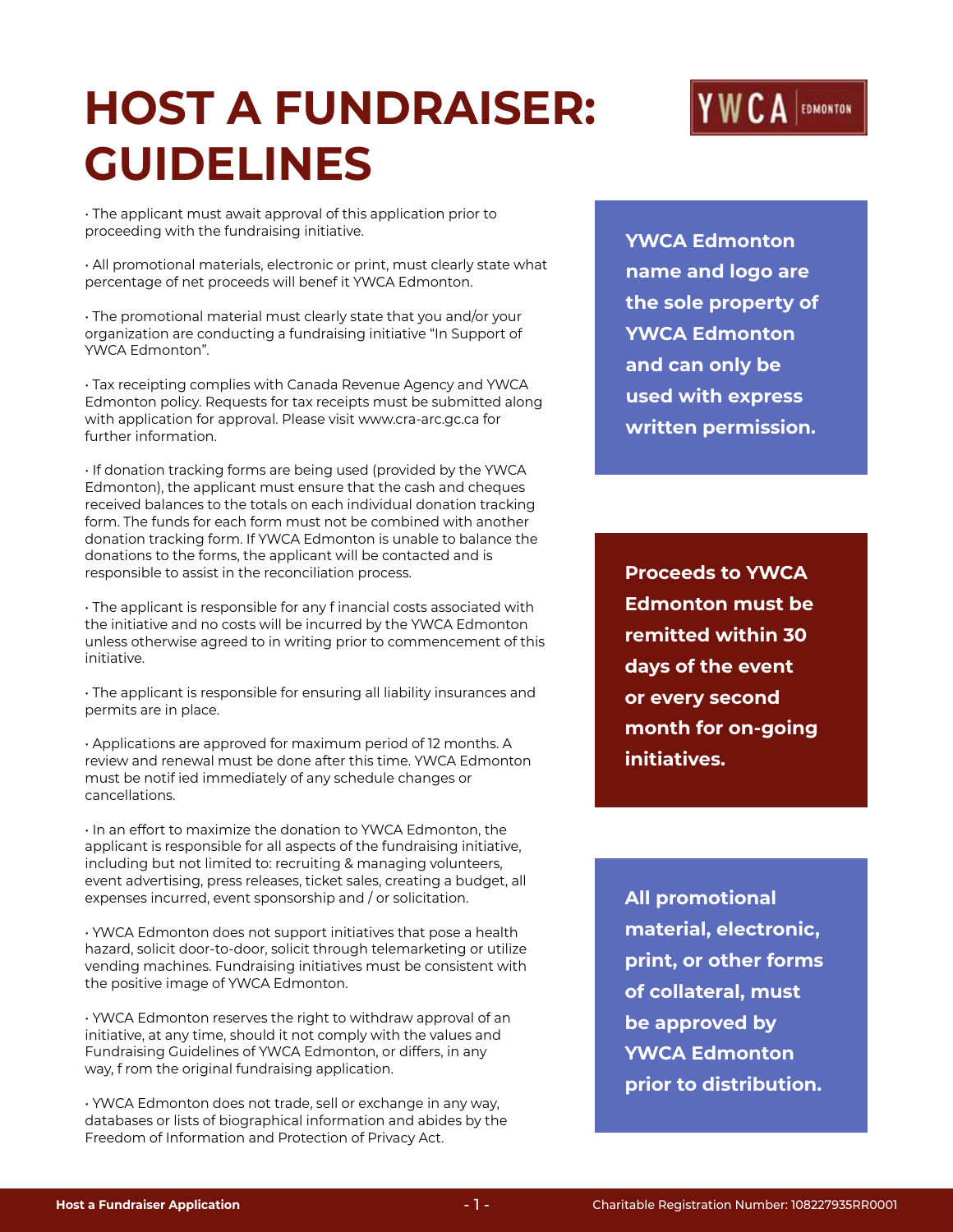# **HOST A FUNDRAISER: APPLICATION FORM**



#### **ABOUT YOU**

|                                                                                            | Organization Name (company, school, club, etc.): [19] Dr. (2010) 2014 19: 00:00 Production Name (company, school, club, etc.): [20] Dr. (2010) 20:00:00 Production Manne (company, school, club, etc.): [20] Dr. (2010) 20:00: |  |  |
|--------------------------------------------------------------------------------------------|--------------------------------------------------------------------------------------------------------------------------------------------------------------------------------------------------------------------------------|--|--|
|                                                                                            |                                                                                                                                                                                                                                |  |  |
|                                                                                            |                                                                                                                                                                                                                                |  |  |
|                                                                                            |                                                                                                                                                                                                                                |  |  |
|                                                                                            | How would you like us to publicly recognize this fundraising event/initiative?                                                                                                                                                 |  |  |
|                                                                                            |                                                                                                                                                                                                                                |  |  |
| <b>ABOUT THE EVENT</b>                                                                     |                                                                                                                                                                                                                                |  |  |
|                                                                                            |                                                                                                                                                                                                                                |  |  |
|                                                                                            |                                                                                                                                                                                                                                |  |  |
| Description of Fundraising Event (If we help promote this event, this blurb will be used): |                                                                                                                                                                                                                                |  |  |
|                                                                                            |                                                                                                                                                                                                                                |  |  |
|                                                                                            | How will the funds be raised? (i.e. pledges, ticket sales, auction, portion of sales, donations, etc.):                                                                                                                        |  |  |
| Who is this event for/target audience? Please check:                                       |                                                                                                                                                                                                                                |  |  |
|                                                                                            | □Employees □ Customers □ Family/ Friends □ Public □ Other: _____________________                                                                                                                                               |  |  |
| Is this a public or private event?<br>$\square$ Public<br>$\Box$ Private                   |                                                                                                                                                                                                                                |  |  |
| If Public, how will you be promoting this initiative? (Check all that apply)               |                                                                                                                                                                                                                                |  |  |
| □ Word of Mouth<br>$\square$ Posters                                                       | $\square$ Website<br>$\Box$ Radio/TV<br>□ Social Media                                                                                                                                                                         |  |  |
|                                                                                            | Would you like us to send you the YWCA Proud Supporter logo for use in your promotional materials?                                                                                                                             |  |  |
| $\square$ Yes<br>$\square$ No                                                              |                                                                                                                                                                                                                                |  |  |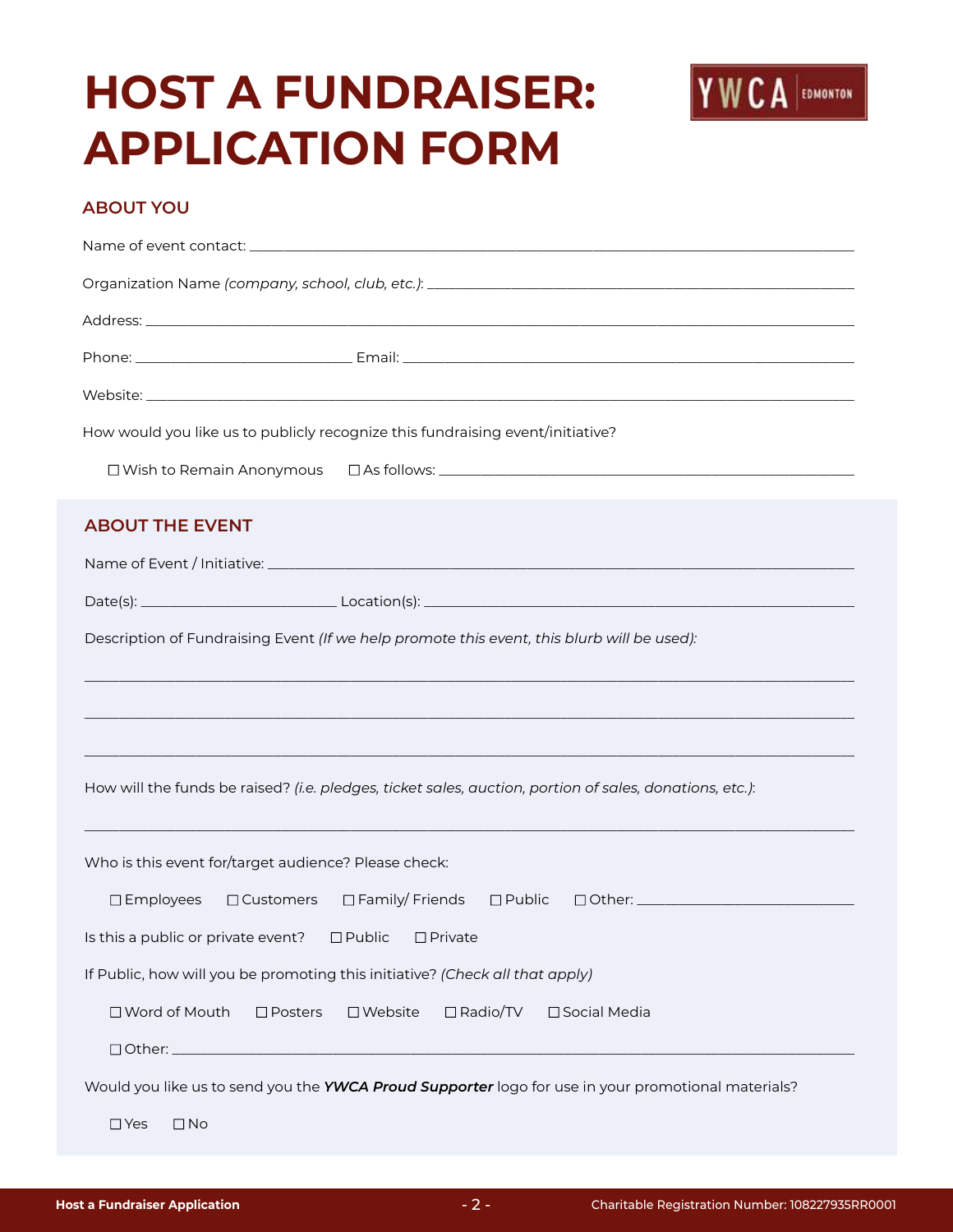# **HOST A FUNDRAISER: BUDGET PROJECTIONS**



Please provide expected values *(figures are only estimates):*

Projected Total Revenue \$

Projected Expenses (event costs) \$\_\_\_\_\_\_\_\_\_\_\_\_\_\_\_\_\_\_

Proposed Revenue/Donation \$\_\_\_\_\_\_\_\_\_\_\_\_\_\_\_\_\_\_\_\_\_\_

 $\Box$  I plan to cover the expenses myself / my company plans to cover these expenses

 $\Box$  The expenses will be covered through sponsorship / donations

 $\Box$  I plan to use a portion of the funds raised to cover the expenses

**Are tax receipts expected to be generated for this fundraising initiative?** □ Yes □ No *If yes, donations must be made directly to YWCA Edmonton and cannot be used to pay expenses. Tax receipts are issued in accordance with Canada Revenue Agency guidelines. YWCA Edmonton will make the final decision to issue tax receipts. Tax receipts will be issued for donations of \$10 or more. Complete Donor information must be collected for a tax receipt to be issued. Tax receipts cannot be issued for purchase of auction items. Please visit [www.cra-arc.gc.ca](http://www.cra-arc.gc.ca) for more information regarding tax receipts.*

Do you require we provide you with Donation Tracking Forms to assist in the collection of

complete donor information? □ Yes □ No

YWCA Edmonton collects only the personal information that we need for the purposes of providing services to our clients and donors. All personal information is kept private to YWCA Edmonton, and will not be distributed to any other organization.

 $\Box$  I give my express consent to receive communications from YWCA Edmonton.

\_\_\_\_\_\_\_\_\_\_\_\_\_\_\_\_\_\_\_\_\_\_\_\_\_\_\_\_\_\_\_\_\_\_\_\_\_\_\_\_\_\_\_\_\_\_\_\_\_\_\_\_\_\_\_\_\_\_\_\_\_\_\_\_\_\_\_\_\_\_\_\_\_\_\_\_\_\_\_\_\_\_\_\_\_\_\_\_\_\_\_\_\_\_\_\_\_\_\_\_\_\_\_\_\_\_\_\_\_\_\_

\_\_\_\_\_\_\_\_\_\_\_\_\_\_\_\_\_\_\_\_\_\_\_\_\_\_\_\_\_\_\_\_\_\_\_\_\_\_\_\_\_\_\_\_\_\_\_\_\_\_\_\_\_\_\_\_\_\_\_\_\_\_\_\_\_\_\_\_\_\_\_\_\_\_\_\_\_\_\_\_\_\_\_\_\_\_\_\_\_\_\_\_\_\_\_\_\_\_\_\_\_\_\_\_\_\_\_\_\_\_\_

\_\_\_\_\_\_\_\_\_\_\_\_\_\_\_\_\_\_\_\_\_\_\_\_\_\_\_\_\_\_\_\_\_\_\_\_\_\_\_\_\_\_\_\_\_\_\_\_\_\_\_\_\_\_\_\_\_\_\_\_\_\_\_\_\_\_\_\_\_\_\_\_\_\_\_\_\_\_\_\_\_\_\_\_\_\_\_\_\_\_\_\_\_\_\_\_\_\_\_\_\_\_\_\_\_\_\_\_\_\_\_

\_\_\_\_\_\_\_\_\_\_\_\_\_\_\_\_\_\_\_\_\_\_\_\_\_\_\_\_\_\_\_\_\_\_\_\_\_\_\_\_\_\_\_\_\_\_\_\_\_\_\_\_\_\_\_\_\_\_\_\_\_\_\_\_\_\_\_\_\_\_\_\_\_\_\_\_\_\_\_\_\_\_\_\_\_\_\_\_\_\_\_\_\_\_\_\_\_\_\_\_\_\_\_\_\_\_\_\_\_\_\_

\_\_\_\_\_\_\_\_\_\_\_\_\_\_\_\_\_\_\_\_\_\_\_\_\_\_\_\_\_\_\_\_\_\_\_\_\_\_\_\_\_\_\_\_\_\_\_\_\_\_\_\_\_\_\_\_\_\_\_\_\_\_\_\_\_\_\_\_\_\_\_\_\_\_\_\_\_\_\_\_\_\_\_\_\_\_\_\_\_\_\_\_\_\_\_\_\_\_\_\_\_\_\_\_\_\_\_\_\_\_\_

\_\_\_\_\_\_\_\_\_\_\_\_\_\_\_\_\_\_\_\_\_\_\_\_\_\_\_\_\_\_\_\_\_\_\_\_\_\_\_\_\_\_\_\_\_\_\_\_\_\_\_\_\_\_\_\_\_\_\_\_\_\_\_\_\_\_\_\_\_\_\_\_\_\_\_\_\_\_\_\_\_\_\_\_\_\_\_\_\_\_\_\_\_\_\_\_\_\_\_\_\_\_\_\_\_\_\_\_\_\_\_

Additional Event Notes *(if applicable)*: